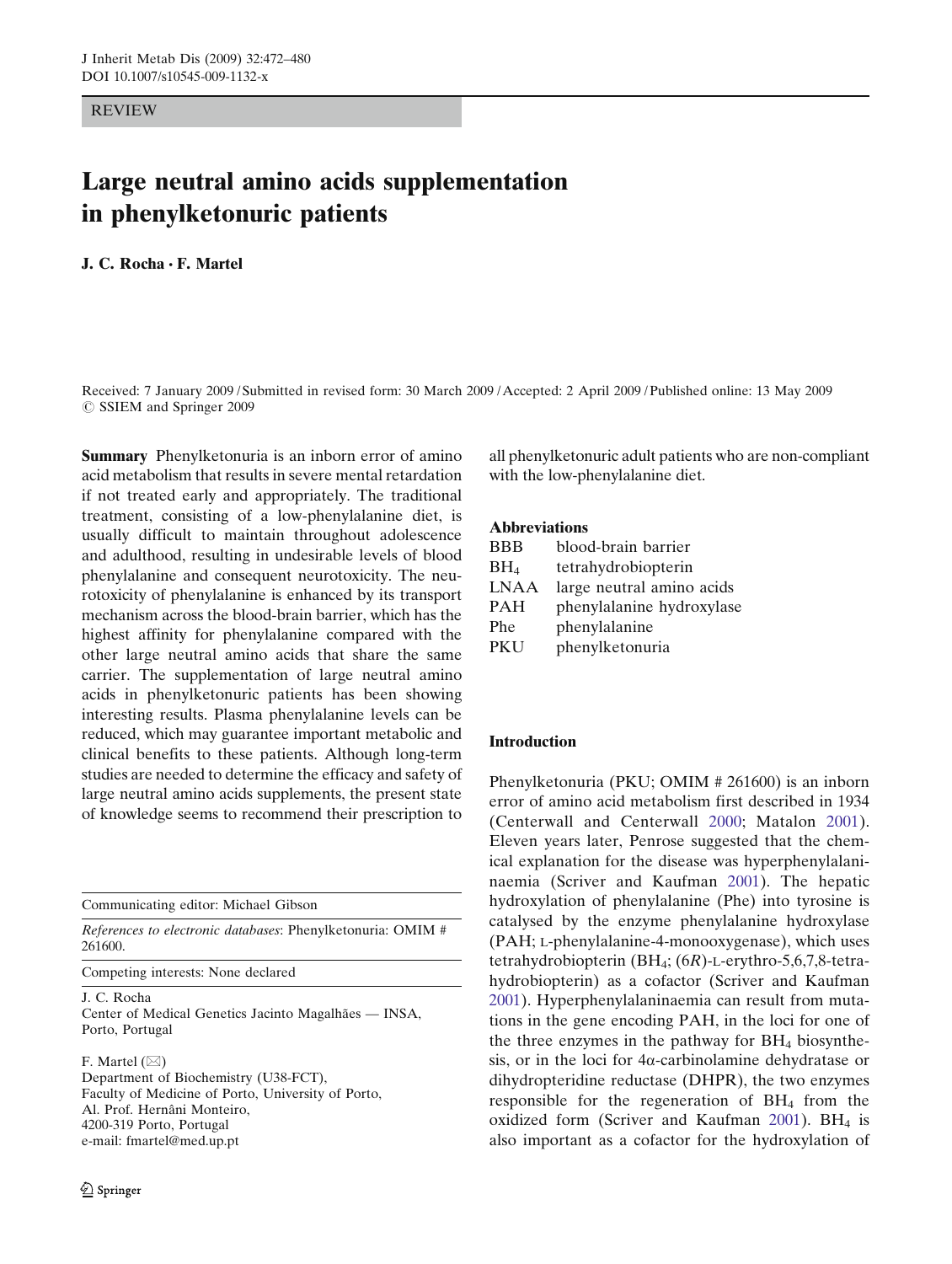L-tryptophan and L-tyrosine, and for nitric oxide synthase activity (Walter et al [2006\)](#page-8-0) (Fig. 1).

PAH deficiency may be classified according to plasmatic Phe concentrations when patients are ingesting a normal protein-containing diet (Walter et al [2006\)](#page-8-0). Considering the neonatal screening values of Phe plasma levels and the Portuguese Newborn Screening Commission, the disease severity can be classified into hyperphenylalaninaemia (blood Phe between 3 and 6 mg/dl), mild PKU (blood Phe between 6 and 20 mg/dl) and classical PKU (blood Phe higher than 20 mg/dl) (Rocha et al [2007](#page-7-0)). Normal blood Phe levels lie between 0.6 and 2 mg/dl (Hanley [2004;](#page-6-0) Scriver and Kaufman [2001\)](#page-7-0). The overall global prevalence in screened populations is approximately 1:12 000 (Walter et al [2006](#page-8-0)), with a prevalence of 1:10 914 in Portugal (Rocha et al [2007](#page-7-0)).

The clinical presentation of untreated patients shows a progressive and irreversible neurological impairment, with low IQ levels. The clinical signs in untreated patients also include a mousy odour, eczema, reduced pigmentation, reduced growth and microcephaly. In these patients, it is also probable to find behavioural problems such as hyperactivity, purposeless movements, stereotypy, aggressiveness, anxiety and social withdrawal (Walter et al [2006\)](#page-8-0).

#### Treatment of PKU

Phe levels within fluid compartments in the body are a result of a balance between diet, endogenous catabolism of proteins and conversion of Phe to other metabolites (Scriver and Kaufman [2001\)](#page-7-0). The main objective of the traditional and most efficacious strategy for PKU treatment (Bickel et al [1953](#page-6-0)) is to maintain blood Phe levels below 6 mg/dl until 12 years of age, and below 8 mg/dl from that age onwards (Rocha et al [2007\)](#page-7-0). During the early years of life, dietary Phe restriction is successful but, as the children get older, the dietary adherence is poorer (Finkelson et al [2001;](#page-6-0) Walter et al [2002\)](#page-8-0). In some centres, about 60% or more of adolescents and adults are not following the dietary treatment. Interruption of treatment results in blood Phe levels rising, with such undesirable consequences as poor school performance, impairment of executive function, loss of IQ and deterioration of white matter in the brain (Burgard et al [1997;](#page-6-0) Fisch et al [1995;](#page-6-0) Griffiths et al [1995;](#page-6-0) Pietz et al [1998](#page-7-0); Ris et al [1994;](#page-7-0) Schmidt et al [1994](#page-7-0); Thompson et al [1990](#page-7-0)). One of the main reasons for discontinuation of treatment may be the taste and the quantity of the amino acid mixtures that usually must be prescribed to these patients.



Fig. 1 Phenylalanine metabolism.  $BH<sub>2</sub>$ , dihydrobiopterin;  $BH<sub>4</sub>$ , tetrahydrobiopterin; DHPR, dihydropteridine reductase; GTP, guanosine triphosphate; GTPCH, guanosine triphosphate cyclohydrolase; NO, nitric oxide; NOS, nitric oxide synthase; P, phosphate; PAH, phenylalanine hydroxylase; PCD, pterin-4acarbinolamine dehydratase; PTPS, pyruvoyl-tetrahydrobiopterin synthase; SR, sepiapterin reductase; TRPH, tryptophan hydroxylase; TYRH, tyrosine hydroxylase. The enzyme deficiencies are represented as solid bars across the arrows. Adapted from Walter et al ([2006\)](#page-8-0)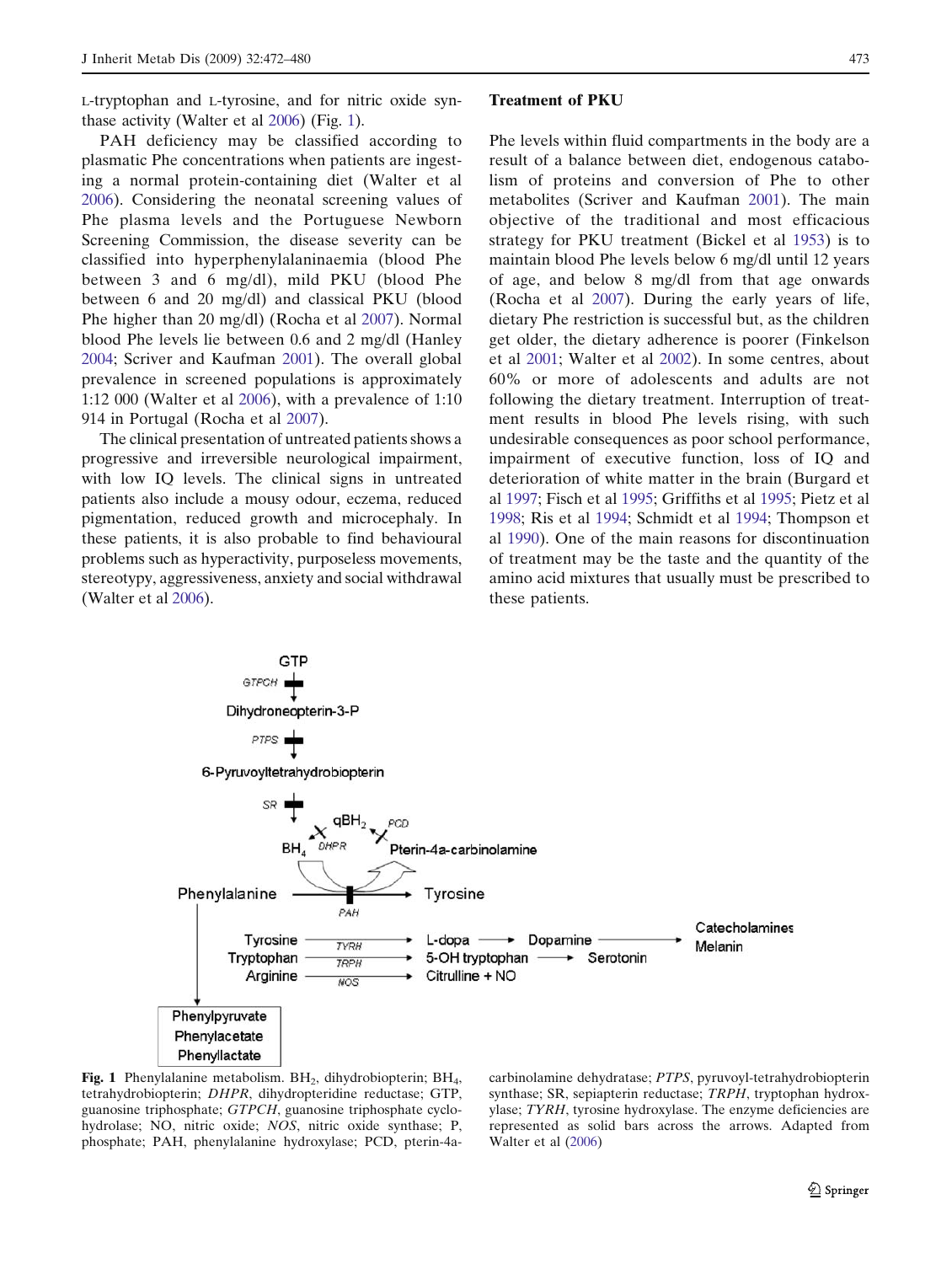As desirable metabolic control is not easily achieved in these patients, the need for different strategies of treatment is imperative. In a minority of patients, PKU is due to a deficiency in one of the enzymes involved in the synthesis or recycling of its  $BH<sub>4</sub>$  cofactor. These patients must thus be treated with an oral administration of  $BH<sub>4</sub>$  in order to normalize their blood Phe levels (Scriver and Kaufman [2001\)](#page-7-0). Since 1999 (Kure et al [1999](#page-6-0)), the number of reports of  $BH<sub>4</sub>$  responsiveness in PAH-deficient PKU patients has been increasing, expanding important knowledge for the elaboration of guidelines to evaluate its responsiveness and use in PKU treatment (Levy et al [2007\)](#page-7-0). In Portugal, we hope that it will be soon possible to test and treat at least some PAH-deficient patients with sapropterin dihydrochloride (synthetic  $BH<sub>4</sub>$ ), allowing them to have a more liberal diet, apparently with very limited secondary effects (Burlina and Blau [2009](#page-6-0); Lee et al [2008\)](#page-7-0). Another strategy that has recently appeared in the field of nutritional treatment of PKU is the use of glycomacropeptide in the production of special foods and beverages (Ney et al [2009\)](#page-7-0), which apparently has promising benefits regarding nutritional status in PKU (van Calcar et al [2009](#page-8-0)). All these strategies are of particular importance for the future treatment of PKU patients because, at the moment, other therapeutic strategies, such as gene therapy or treatment with Phe ammonialyase (a non-mammalian enzyme that degrades Phe), are not yet available (Sarkissian et al [2009\)](#page-7-0).

#### Transport of Phe across the blood-brain barrier

Although PAH deficiency occurs at the hepatic level, the clinical effects of hyperphenylalaninaemia are on brain development and function (Scriver and Kaufman [2001\)](#page-7-0). The blood-brain barrier (BBB) is formed by the brain capillary endothelial cells (Hawkins et al [2006\)](#page-6-0). This barrier is made through the peculiar arrangement of these endothelial cells, characterized by a great number of tight junctions between them (Brightman and Reese [1969\)](#page-6-0); thus, the BBB blocks the paracellular movement and also prevents the exchange of intrinsic proteins and lipids between the luminal (blood-facing) and abluminal (brain-facing) domains (van Meer and Simons [1986](#page-8-0); van Meer et al [1986\)](#page-8-0). Transport of large neutral amino acids (LNAA; Phe, leucine, tyrosine, tryptophan, threonine, isoleucine, valine, methionine and histidine) across the BBB is mediated by the large neutral amino acid transporter 1 (LAT1) (Hawkins et al [2006\)](#page-6-0). LAT1 (SLC7A5) was first cloned in 1998 (Kanai et al [1998;](#page-6-0) Mastroberardino et al [1998\)](#page-7-0). It consists of 507 amino acids with a molecular weight of ~55 kDa (Kanai et al [1998](#page-6-0); Mastroberardino et al [1998\)](#page-7-0), and is an amino acid exchanger with 1:1 stoichiometry (del Amo et al [2008](#page-6-0)). This facilitative transport system exists on both the luminal and abluminal membrane of brain endothelial cells (Sanchez del Pino et al [1992](#page-7-0), [1995](#page-7-0)) and is sodium-independent (Smith [2000](#page-7-0)). Considering the competition between LNAA for LAT1 and the different affinity of this transporter for different LNAA, blood ratios of these LNAA and the individual affinity of LAT1 for each of them determine their net uptake from blood into the brain. Phe has the highest affinity for the system, with a  $K<sub>m</sub>$  (half-saturation concentration in the absence of competitors) of 11  $\mu$ mol/L (Smith [2000\)](#page-7-0). Thus, high plasma Phe concentrations impairs uptake of the other LNAA (the branched-chain amino acids, tyrosine and tryptophan) into the brain (Scriver and Kaufman [2001](#page-7-0)). On the other hand, brain efflux of some small neutral amino acids (alanine, serine and cysteine) (Ohtsuki and Terasaki [2007](#page-7-0)) and also of LNAA seems to occur by a sodium-dependent mecha-nism with energy consumption (O'Kane et al [2004;](#page-7-0) O'Kane and Hawkins [2003](#page-7-0)). Therefore, the brain has access to all the neutral amino acids through the facilitative system LAT1 and has the ability to adjust the composition of its extracellular fluid by a sodiumdependent system (Hawkins et al [2006;](#page-6-0) Ohtsuki and Terasaki [2007\)](#page-7-0).

## Consequences of PKU for the transport across the BBB

Brain Phe concentration results mainly from its transport across the BBB (McKean [1972](#page-7-0)), explicable by the greater affinity of the LNAA carrier for Phe than for the other LNAA (Pietz et al [1999\)](#page-7-0). The primary consequence of increased blood Phe is increased brain Phe. The second consequence, resulting from the competition that exists between Phe and all the other LNAA for transport at the BBB level (LAT1-mediated), is a disturbance in brain uptake of the other LNAA (mainly the branched-chain amino acids tyrosine and tryptophan) (Scriver and Kaufman [2001](#page-7-0)). Brain availability of these amino acids can be seriously disturbed by a modest supraphysiological plasma Phe concentration (in the range of 200–500  $\mu$ mol/L to 3.3–8.3 mg/dl) (Pardridge [1998\)](#page-7-0). Indeed, assessment of BBB permeability to Phe and leucine using a double indicating method at different plasma Phe concentrations in normal volunteers and PKU patients clearly shows a reduction in the net uptake of LNAA in PKU patients (Knudsen et al [1995](#page-6-0)). The imbalance caused by excess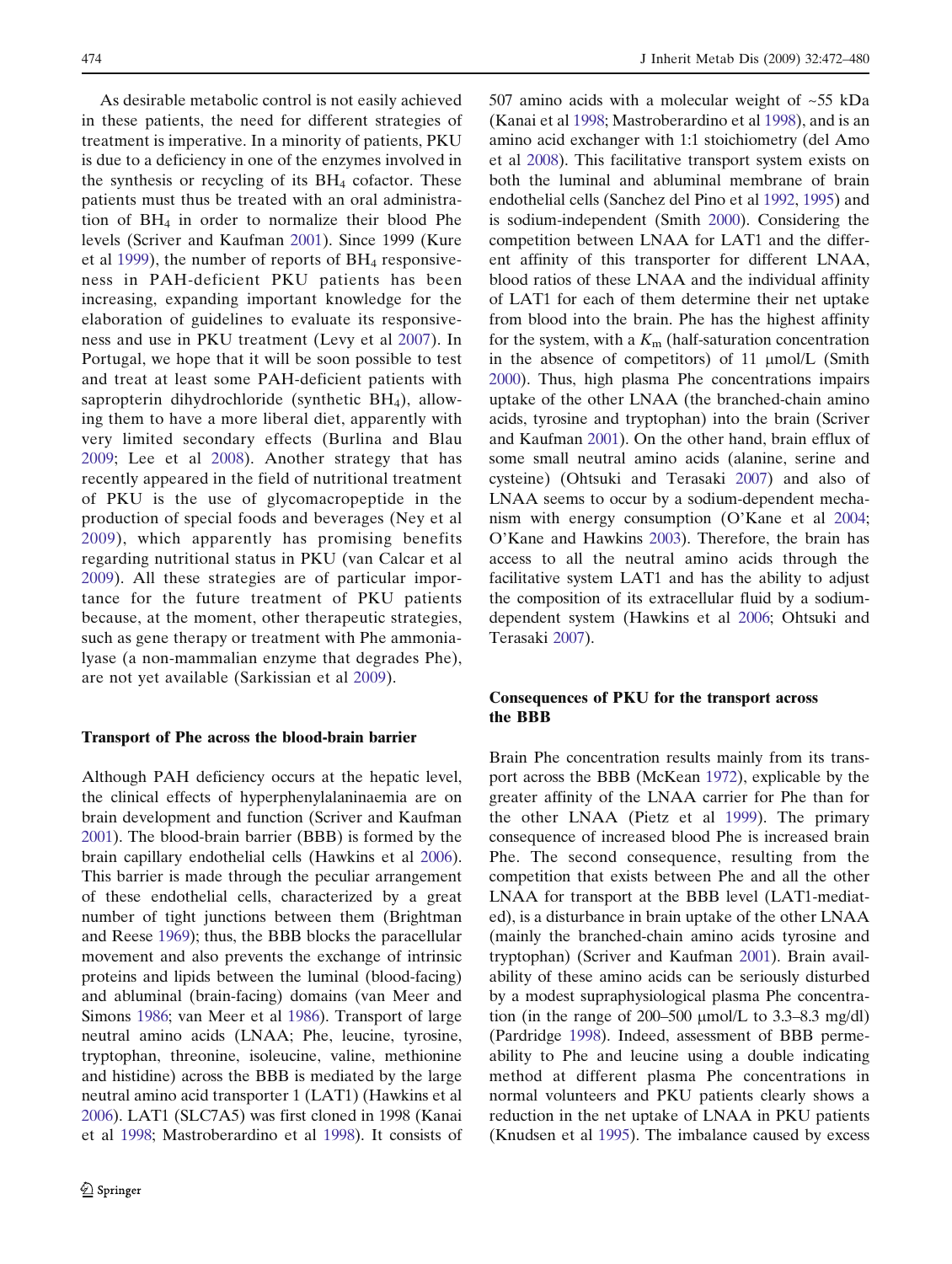plasmatic Phe will affect brain tryptophan availability (Fernstrom and Wurtman [1972](#page-6-0)) with a concomitant reduction in brain serotonin synthesis (Burlina et al [2000;](#page-6-0) Surtees and Blau [2000](#page-7-0)), as well as brain tyrosine availability, which certainly results in reduced dopamine, noradrenaline and adrenaline biosynthesis (Puglisi-Allegra et al [2000\)](#page-7-0). As already indicated, BH4 is the essential cofactor of Phe, tyrosine and tryptophan monooxygenases (Surtees and Blau [2000\)](#page-7-0). Thus, despite the normal bioavailability of  $BH<sub>4</sub>$  in patients with classical PKU, the increased brain concentrations of Phe will promote a competitive inhibition of brain tyrosine and tryptophan monooxygenases, resulting in a diminished production of catecholamines and serotonin, respectively (Surtees and Blau [2000\)](#page-7-0). An additional consequence of the impaired LNAA transport across the BBB is perturbed protein synthesis that has been observed in animal models (Binek-Singer and Johnson [1982;](#page-6-0) McKean et al [1968](#page-7-0)). Moreover, high brain Phe concentrations also cause a reduction in brain weight, cell number and deoxyribonucleic acid levels, possibly as a consequence of some secondary undernutrition due to the unavailability of total essential amino acids at the brain level (Hoeksma et al [2009](#page-6-0); Huether et al [1983;](#page-6-0) Surtees and Blau [2000\)](#page-7-0). Finally, the abnormalities in myelinization that worsen the clinical picture of PKU patients appear to be a combination of increased myelin turnover and decreased myelin production, both appearing secondary to an increase in brain Phe concentrations (Surtees and Blau [2000\)](#page-7-0). All these factors contribute to the pathophysiology of the neurological impairment seen in PKU, especially in non-treated patients or in those who were late-diagnosed. In summary, it seems that a high brain Phe concentration is not the only factor responsible for the brain dysfunction seen in PKU patients (van Spronsen et al [2009\)](#page-8-0).

Interestingly, the impact of plasma Phe concentrations on brain Phe content is not the same in all patients with PKU. There is individual variability/susceptibility related to the transport of LNAA across the BBB that is not clearly explained by the genotype (Pardridge [1998\)](#page-7-0). This finding helps to explain why, despite having significantly elevated plasma Phe levels, some patients show normal or low brain Phe concentrations and normal executive functions (Weglage et al [2001](#page-8-0), [2002\)](#page-8-0). Intellectual outcome seems to be more closely related to brain Phe levels than to plasma Phe levels (Brumm et al [2004;](#page-6-0) Koch and Guttler [2000;](#page-6-0) Koch et al [2000;](#page-6-0) Moats et al [2000](#page-7-0), [2003](#page-7-0); Moller et al [2000](#page-7-0)). With this in mind, and considering that we should always emphasize the treatment of the patient rather than of the plasma Phe level, it is crucial to maintain an open window for new perspectives in the treatment of PKU patients.

## LNAA supplementation in the treatment of PKU patients

The role of LNAA and aspects related to their transport into the brain in PKU patients has been an issue since 1953, with the work of Christensen, who proposed that high blood concentrations of Phe could interfere with the transport of the other LNAA into the brain (Christensen [1953\)](#page-6-0). However, it was only 30 years later that branched-chain amino acid supplementation (with valine, isoleucine and leucine) was shown to result in a near 21% reduction of cerebrospinal fluid-serum ratio of Phe, with no reported amino acid imbalances (Berry et al [1982](#page-6-0)). A few years later, a LNAA therapy for adult PKU patients non-compliant with the Phe-restricted diet was proposed for the first time. This study was developed at the John F. Kennedy Institute in Denmark, and apparently had a good outcome (Lou et al [1994](#page-7-0)). One year later, Dotremont and colleagues (Dotremont et al [1995](#page-6-0)) published a study of LNAA supplementation, for one month, in four PKU patients. A daily supplement of 0.8 g of LNAA (lysine-free) per kg body weight, together with a low protein diet (0.6 g/kg per day), led to a negative nitrogen balance due to lysine deficiency. It was concluded that the formulation was not adequate to treat PKU patients (Dotremont et al [1995\)](#page-6-0). As mentioned already, it should not be forgotten that the main objective of dietary treatment of PKU patients is the prevention of neurological damage. Thus, the previous studies were important but could not clearly show any advantage in terms of reduction of brain Phe concentrations. The possibility of detecting brain Phe concentrations by proton magnetic resonance spectroscopy  $(^1H$  MRS) was of crucial importance, considering the need to find a way to quantify the real efficacy of LNAA mixtures (Kreis et al [1995](#page-6-0); Novotny et al [1995](#page-7-0)). With the possibility of measuring the brain influx of Phe by  ${}^{1}$ H MRS (Pietz et al [1995\)](#page-7-0), it was finally confirmed that LNAA have the ability to block Phe transport into the brain (Pietz et al [1999](#page-7-0)). The work of Pietz and colleagues involved giving an oral purified L-Phe dose (100 mg/kg body weight), with or without LNAA, and measuring the influx of Phe into the brain (Pietz et al [1999\)](#page-7-0). The LNAA mixture was composed of 150 mg/kg body weight of each of the following amino acids: valine, methionine, isoleucine, leucine, tyrosine, histidine and tryptophan. Despite the increased plasma Phe concentrations observed in response to the Phe challenge, cerebral Phe concentrations remained unchanged, or even decreased, during the concomitant LNAA mixture administration. Although, as the authors argued,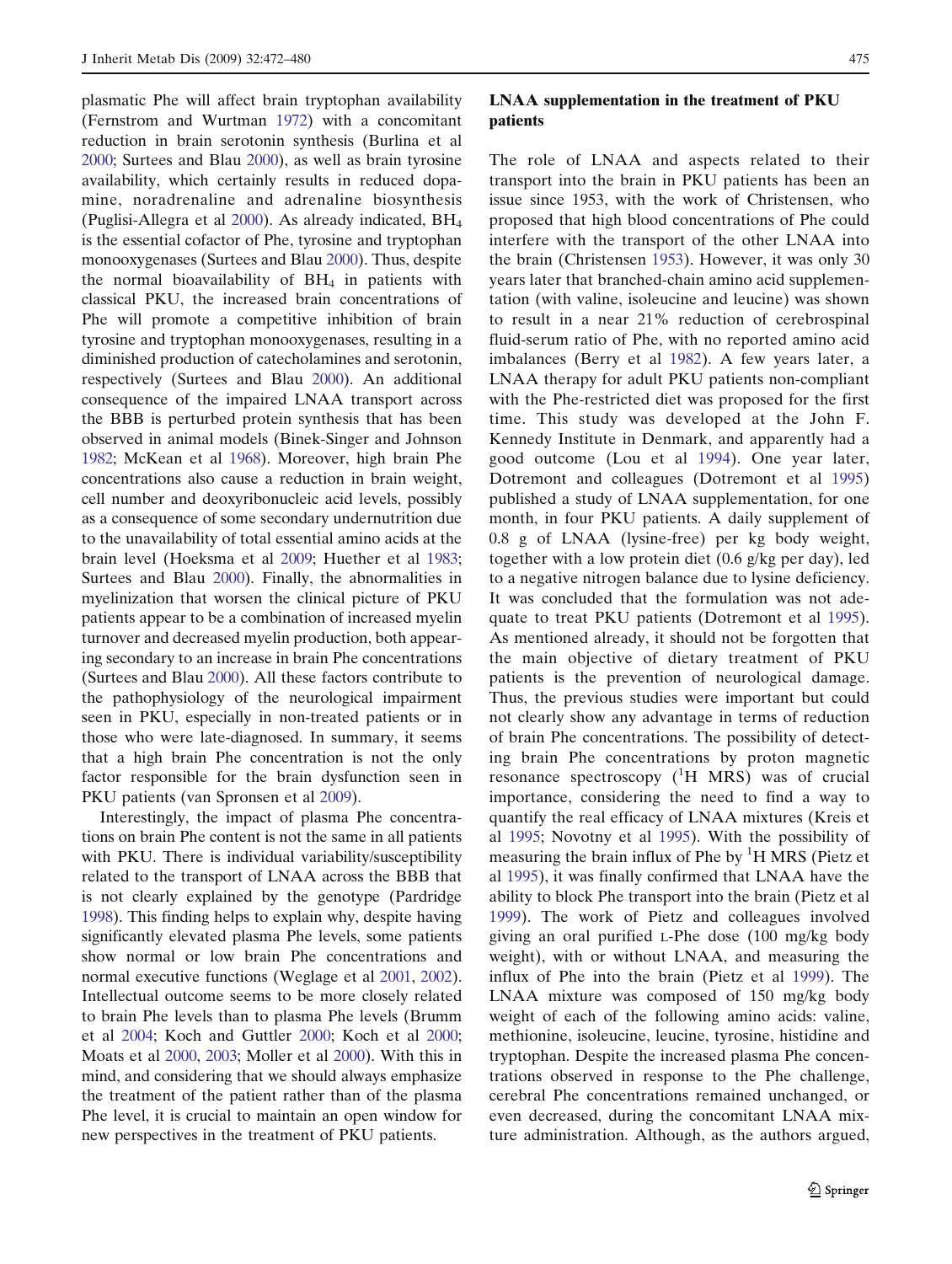there could be an increased efflux of brain Phe in the presence of the LNAA mixture, the most plausible mechanism involved was certainly a block in Phe brain influx caused by the LNAA mixture. The same work raised again the question whether young adult patients off diet might profit from the continuing intake of amino acid mixtures. Indeed, in most countries, including Portugal, the concept of "diet for life" is adopted (Rocha et al [2007\)](#page-7-0).

Considering that in the work of Pietz and colleagues (Pietz et al [1999\)](#page-7-0) only adult male PKU patients were included, and that its results were found after an initial challenge with Phe, it was important to see whether LNAA supplementation could also be of interest for patients on a normal diet pattern. In six patients (four female and two male) on a relaxed diet (average protein intake ranging from 0.6 to 1.0 g/kg per day), the ingestion of LNAA tablets (PreKUnil, Nilab, Denmark), at 0.4 g/kg of body weight, resulted in slightly lower blood Phe concentrations after one and six months of therapy, and in a gradual decline in brain Phe concentrations. On the other hand, an increase on blood tyrosine and tryptophan levels was observed (Koch et al [2003](#page-6-0)). The PreKUnil tablets used were comprised L-forms of tyrosine, tryptophan, methionine, isoleucine, threonine, valine, leucine, histidine and arginine (Koch et al [2003\)](#page-6-0). Similarly to the results presented by Pietz and colleagues [\(1999](#page-7-0)), the increased blood LNAA concentrations (mainly tyrosine and tryptophan) possibly had an inhibitory effect of brain Phe influx, shown by the severe reduction in brain Phe concentrations over the six months of the study (Koch et al [2003\)](#page-6-0). The authors of this study added another positive benefit from the better brain amino acid profile achieved. They suggested that the higher blood tyrosine and tryptophan concentrations could reduce the risk of depression in PKU patients, usually attributed to diminished dopamine and serotonin brain levels (Blows [2000](#page-6-0); Guttler and Lou [1986;](#page-6-0) Puglisi-Allegra et al [2000\)](#page-7-0).

Although the benefits for brain Phe concentrations were clear, blood Phe levels seem not to be particularly influenced by the ingestion of LNAA mixtures. Accordingly, a new formulation with a different amino acid pattern (NeoPhe, Prekulab, Korsor, Denmark) was tested in 11 patients with PKU (Matalon et al [2006\)](#page-7-0). These new tablets had all the amino acids present in preKUnil, but with changes in their concentrations, plus added lysine (Matalon et al [2006\)](#page-7-0). The inclusion of lysine, while retaining arginine, seems to be important considering that these two amino acids use the same carrier at the gastrointestinal level (Hidalgo and Borchardt [1990\)](#page-6-0). The daily administration of LNAA supplements (from 0.5 to 1 g/kg body weight) resulted in a 52–55% average reduction of plasma Phe concentrations, probably as a result of the competition between Phe and the other LNAA for absorption at the gastrointestinal level (Matalon et al [2006\)](#page-7-0). However, the reduction in plasma Phe concentrations could also be the result of a higher degree of amino acid anabolism, or could result from the fact that the lower amount of natural protein available allowed a better competitive effect of LNAA. Nevertheless, these results emphasized the importance of LNAA supplements also for controlling blood Phe concentrations, even though that study did not measure its effects on brain Phe levels (Matalon et al [2006](#page-7-0)).

Even with these encouraging results (Matalon et al [2006](#page-7-0)), the need for results from a double-blind placebo control trial was unequivocal. Patients from six centres were recruited in order to test the effect of LNAA supplementation (taken daily at 0.5 g/kg body weight) on blood Phe levels. In all of the 20 patients studied, blood Phe concentrations dropped significantly while on LNAA supplements. The average blood Phe reduction with LNAA supplements was of 39%, which was considered statistically significant, when compared with the decline of about 5.4% of the placebo trial (Matalon et al [2007\)](#page-7-0).

Considering the beneficial effect of LNAA supplementation on plasma Phe levels, there was a great wish to find positive correlations between blood and brain Phe concentrations. However, and similarly to previous works (Brumm et al [2004](#page-6-0); Koch and Guttler [2000;](#page-6-0) Koch et al [2000](#page-6-0); Moats et al [2000](#page-7-0), [2003;](#page-7-0) Moller et al [2000](#page-7-0)), there was no positive correlation between blood and brain Phe levels when plasma Phe concentration was below 1200  $\mu$ mol/L (20 mg/dl), in a very recent report (Schindeler et al [2007\)](#page-7-0). Once again, the results confirmed the interest in LNAA supplementation in the regulation of plasma Phe levels, most probably because of the competitive absorption of LNAA at the intestinal mucosa (Broer [2008](#page-6-0)). The competitive intestinal absorption of LNAA was verified using both rabbit and mouse intestinal tissue (Karasov et al [1986;](#page-6-0) Munck and Munck [1994;](#page-7-0) Stevens et al [1982](#page-7-0)) and human intestinal epithelial Caco-2 cells, where Phe and other LNAA were shown to compete for transport from the apical to the basolateral membrane (Berger et al [2000\)](#page-6-0).

It is important to appreciate that, although some of the present results are encouraging, at the moment LNAA cannot be used during pregnancy. This strategy, therefore, does not apply to maternal PKU cases.

Finally, it should be mentioned that all the work done in the field of LNAA supplementation in PKU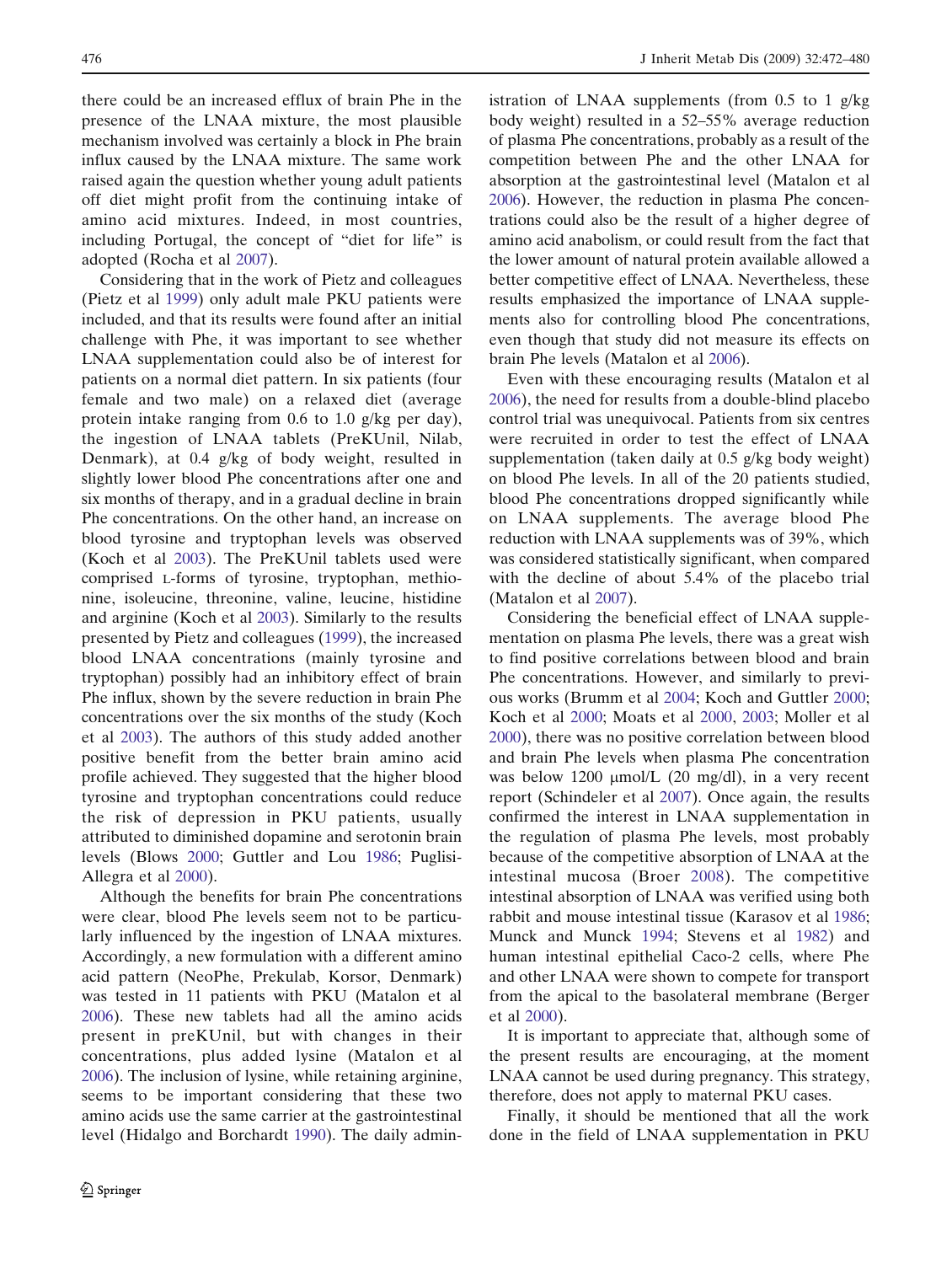(Table 1) may also be of special interest in the treatment of other inherited metabolic diseases (e.g. maple syrup urine disease, tyrosinaemia and homocysteinuria) (Matalon et al [2006\)](#page-7-0).

## **Conclusions**

Although treatment of PKU patients with LNAA supplements has shown interesting results, this strategy still raises some controversial questions. At the moment, it is recommended only for noncompliant adult PKU patients who are not following the dietary treatment. In these patients, the potential time, the future utility of LNAA treatment must be considered, mainly because the concept of "diet for life" is adopted by several treatment centres, and because compliance of patients seems acceptable, even when considering the daily number of LNAA tablets prescribed. On the other hand, the most promising alternative strategy for treatment of PKU, which is the use of  $BH<sub>4</sub>$ , has been tested successively, although without the ability to normalize blood Phe levels in all patients. We think that, at present, more

Table 1 The reported effects of LNAA supplements in patients with PKU

| Authors/location                                                              | Patients Number $(n)$ and<br>ages                                                                                              | Study design                                                                                                                                                                                                                                                                                        | Results                                                                                                                                                                                                                                                                     |
|-------------------------------------------------------------------------------|--------------------------------------------------------------------------------------------------------------------------------|-----------------------------------------------------------------------------------------------------------------------------------------------------------------------------------------------------------------------------------------------------------------------------------------------------|-----------------------------------------------------------------------------------------------------------------------------------------------------------------------------------------------------------------------------------------------------------------------------|
| Dotremont et al<br>(1995)                                                     | Patients with PKU $n=4$                                                                                                        | One-month study using a LNAA<br>supplement formula without lysine<br>on a dosage of 0.8 g/kg per day, with<br>patients maintaining a low-protein<br>diet $(0.6 \text{ g/kg} \text{ per day})$                                                                                                       | The formulation used was considered<br>inadequate given the negative<br>nitrogen balance observed                                                                                                                                                                           |
| Pietz et al (1999)<br>Germany and<br>Switzerland                              | 5 PKU patients with<br>moderate phenotype and<br>1 PKU patient with<br>severe phenotype $n=6$<br>(6 male) Ages: 26-30<br>years | Cross-over study with an initial<br>challenge with Phe (100 mg/kg)<br>followed by a LNAA mixture<br>composed of 150 mg/kg of each<br>amino acid; brain PHE concentration<br>was measured by <sup>1</sup> H MRS                                                                                      | LNAA supplementation blocked PHE<br>influx into the brain and there was no<br>slowing of EEG activity                                                                                                                                                                       |
| Koch et al (2003)<br><b>USA</b>                                               | Classical PKU $n=6$<br>(4 female; 2 male) Ages:<br>$20-34$ years                                                               | All the subjects were treated with 0.4 g/kg<br>per day of a LNAA supplement<br>(PreKUnil, Nilab, Denmark) while on<br>an increased natural protein diet                                                                                                                                             | No change in blood Phe concentrations<br>but brain PHE concentrations<br>gradually decreased during the study<br>$(6$ months)                                                                                                                                               |
| Matalon et al<br>(2006) Russia,<br>Ukraine, USA<br>and Denmark                | Patients with PKU $n=11$<br>(7 female; 4 male) Ages:<br>old enough to swallow<br>pills                                         | Open-label study with 8 patients (mean<br>age 20.5 years) receiving 0.5 g/kg per<br>day and 3 patients (mean age 16.5<br>years) receiving 1.0 g/kg per day of<br>LNAA mixture (NeoPhe, Prekulab,<br>Korsor, Denmark) while maintaining<br>the same diet as usual prior to<br>enrolling in the trial | <b>Blood PHE</b> concentrations<br>significantly decreased by 50% after<br>one week in all the patients after<br>NeoPhe; with treatment<br>discontinuation, blood Phe levels<br>returned to pre-trial levels                                                                |
| Matalon et al<br>(2007) USA,<br>Italy, Brazil,<br>Ukraine, Russia,<br>Denmark | All classical PKU patients<br>except one $n=20$<br>(12 female; 8 male)<br>Ages: 11-32 years                                    | Double-blind placebo control study<br>using a dosage of 0.5 g/kg per day of<br>LNAA mixture (NeoPhe, Prekulab,<br>Korsor, Denmark) while maintaining<br>the same diet as usual prior to<br>enrolling in the trial                                                                                   | Blood Phe concentration dropped<br>significantly (39%) in the 20 patients<br>after one week of treatment with<br>NeoPhe                                                                                                                                                     |
| Schindeler et al<br>(2007) Australia                                          | Classical PKU $n=16$<br>(9 female, 7 male) Ages:<br>$11-45$ years                                                              | Prospective double-blind cross-over<br>study using a LNAA powder mix at<br>the dosage of 250 mg/kg per day                                                                                                                                                                                          | Higher plasma Phe levels were found<br>when LNAA intake was lowest.<br>Absence of a positive correlation<br>between plasma and brain Phe when<br>plasma Phe level was under 1200<br>umol/L. LNAA supplementation<br>alone with a positive effect on<br>executive functions. |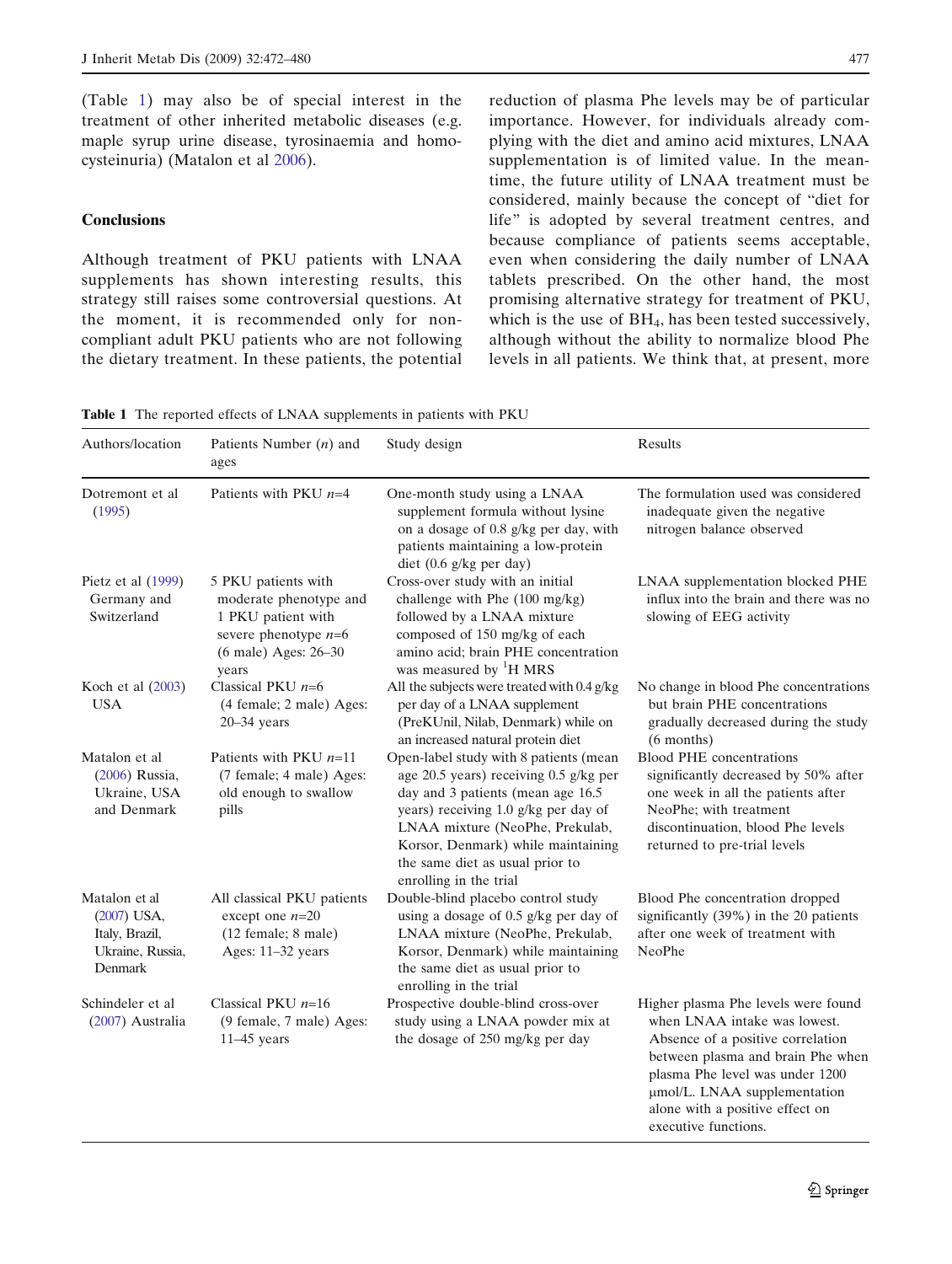<span id="page-6-0"></span>long-term studies, evaluating efficacy and safety, are necessary in order to generalize LNAA therapy as a recommendation for adolescents and adults with PKU.

## References

- Berger V, Larondelle Y, Trouet A, Schneider YJ (2000) Transport mechanisms of the large neutral amino acid Lphenylalanine in the human intestinal epithelial caco-2 cell line. *J Nutr* **130**: 2780–2788
- Berry HK, Bofinger MK, Hunt MM, Phillips PJ, Guilfoile MB (1982) Reduction of cerebrospinal fluid phenylalanine after oral administration of valine, isoleucine, and leucine. Pediatr Res 16: 751–755. doi:[10.1203/00006450-198209000-](http://dx.doi.org/10.1203/00006450-198209000-00009) [00009](http://dx.doi.org/10.1203/00006450-198209000-00009)
- Bickel H, Gerrard J, Hickmans EM (1953) Influence of phenylalanine intake on phenylketonuria. Lancet 262: 812– 813. doi[:10.1016/S0140-6736\(53\)90473-5](http://dx.doi.org/10.1016/S0140-6736(53)90473-5)
- Binek-Singer P, Johnson TC (1982) The effects of chronic hyperphenylalaninaemia on mouse brain protein synthesis can be prevented by other amino acids. Biochem J 206: 407– 414
- Blows WT (2000) Neurotransmitters of the brain: serotonin, noradrenaline (norepinephrine), and dopamine. J Neurosci Nurs 32: 234–238
- Brightman MW, Reese TS (1969) Junctions between intimately apposed cell membranes in the vertebrate brain. J Cell Biol 40: 648–677. doi:[10.1083/jcb.40.3.648](http://dx.doi.org/10.1083/jcb.40.3.648)
- Broer S (2008) Amino acid transport across mammalian intestinal and renal epithelia. Physiol Rev 88: 249–286. doi:[10.1152/physrev.00018.2006](http://dx.doi.org/10.1152/physrev.00018.2006)
- Brumm VL, Azen C, Moats RA, et al (2004) Neuropsychological outcome of subjects participating in the PKU adult collaborative study: a preliminary review. J Inherit Metab Dis 27: 549–566. doi[:10.1023/B:BOLI.0000042985.02049.ff](http://dx.doi.org/10.1023/B:BOLI.0000042985.02049.ff)
- Burgard P, Rey F, Rupp A, Abadie V, Rey J (1997) Neuropsychologic functions of early treated patients with phenylketonuria, on and off diet: results of a cross-national and cross-sectional study. Pediatr Res 41: 368–374. doi[:10.1203/](http://dx.doi.org/10.1203/00006450-199703000-00011) [00006450-199703000-00011](http://dx.doi.org/10.1203/00006450-199703000-00011)
- Burlina A, Blau N (2009) Effect of BH(4) supplementation on phenylalanine tolerance. J Inherit Metab Dis 32: 40–45. doi:[10.1007/s10545-008-0947-1](http://dx.doi.org/10.1007/s10545-008-0947-1)
- Burlina AB, Bonafe L, Ferrari V, Suppiej A, Zacchello F, Burlina AP (2000) Measurement of neurotransmitter metabolites in the cerebrospinal fluid of phenylketonuric patients under dietary treatment. J Inherit Metab Dis 23: 313–316. doi[:10.1023/A:1005694122277](http://dx.doi.org/10.1023/A:1005694122277)
- Centerwall SA, Centerwall WR (2000) The discovery of phenylketonuria: the story of a young couple, two retarded children, and a scientist. Pediatrics 105: 89–103. doi[:10.1542/](http://dx.doi.org/10.1542/peds.105.1.89) [peds.105.1.89](http://dx.doi.org/10.1542/peds.105.1.89)
- Christensen HN (1953) Metabolism of amino acids and proteins. Annu Rev Biochem 22: 233–260. doi[:10.1146/annurev.](http://dx.doi.org/10.1146/annurev.bi.22.070153.001313) [bi.22.070153.001313](http://dx.doi.org/10.1146/annurev.bi.22.070153.001313)
- del Amo EM, Urtti A, Yliperttula M (2008) Pharmacokinetic role of L-type amino acid transporters LAT1 and LAT2. Eur J Pharm Sci 35: 161–174. doi[:10.1016/j.ejps.2008.06.015](http://dx.doi.org/10.1016/j.ejps.2008.06.015)
- Dotremont H, Francois B, Diels M, Gillis P (1995) Nutritional value of essential amino acids in the treatment of adults with phenylketonuria. J Inherit Metab Dis 18: 127-130. doi:[10.1007/BF00711746](http://dx.doi.org/10.1007/BF00711746)
- Fernstrom JD, Wurtman RJ (1972) Brain serotonin content: physiological regulation by plasma neutral amino acids. Science 178: 414–416. doi:[10.1126/science.178.4059.414](http://dx.doi.org/10.1126/science.178.4059.414)
- Finkelson L, Bailey I, Waisbren SE (2001) PKU adults and their return to diet: predicting diet continuation and maintenance. J Inherit Metab Dis 24: 515–516. doi:[10.1023/](http://dx.doi.org/10.1023/A:1010546000617) [A:1010546000617](http://dx.doi.org/10.1023/A:1010546000617)
- Fisch RO, Chang PN, Weisberg S, Guldberg P, Guttler F, Tsai MY (1995) Phenylketonuric patients decades after diet. J Inherit Metab Dis 18: 347–353. doi[:10.1007/BF00710427](http://dx.doi.org/10.1007/BF00710427)
- Griffiths P, Paterson L, Harvie A (1995) Neuropsychological effects of subsequent exposure to phenylalanine in adolescents and young adults with early-treated phenylketonuria. J Intellect Disabil Res 39(Pt 5): 365–372
- Guttler F, Lou H (1986) Dietary problems of phenylketonuria: effect on CNS transmitters and their possible role in behaviour and neuropsychological function. J Inherit Metab Dis 9(Supplement 2): 169–177. doi:[10.1007/BF01799701](http://dx.doi.org/10.1007/BF01799701)
- Hanley WB (2004) Adult phenylketonuria. Am J Med 117: 590– 595. doi:[10.1016/j.amjmed.2004.03.042](http://dx.doi.org/10.1016/j.amjmed.2004.03.042)
- Hawkins RA, O'Kane RL, Simpson IA, Vina JR (2006) Structure of the blood-brain barrier and its role in the transport of amino acids. J Nutr 136: 218S–226S
- Hidalgo IJ, Borchardt RT (1990) Transport of a large neutral amino acid (phenylalanine) in a human intestinal epithelial cell line: Caco-2. Biochim Biophys Acta 1028: 25–30. doi:[10.1016/0005-2736\(90\)90261-L](http://dx.doi.org/10.1016/0005-2736(90)90261-L)
- Hoeksma M, Reijngoud DJ, Pruim J, de Valk HW, Paans AM, van Spronsen FJ (2009) Phenylketonuria: high plasma phenylalanine decreases cerebral protein synthesis. Mol Genet Metab 96(4): 177–182. Epub 2009 Feb 6
- Huether G, Neuhoff V, Kaus R (1983) Brain development in experimental hyperphenylalaninaemia: disturbed proliferation and reduced cell numbers in the cerebellum. Neuropediatrics 14: 12–19. doi[:10.1055/s-2008-1059547](http://dx.doi.org/10.1055/s-2008-1059547)
- Kanai Y, Segawa H, Miyamoto K, Uchino H, Takeda E, Endou H (1998) Expression cloning and characterization of a transporter for large neutral amino acids activated by the heavy chain of 4F2 antigen (CD98). J Biol Chem 273: 23629– 23632. doi[:10.1074/jbc.273.37.23629](http://dx.doi.org/10.1074/jbc.273.37.23629)
- Karasov W, Solberg D, Carter S, et al (1986) Uptake pathways for amino acids in mouse intestine. Am J Physiol 251: G501–508
- Knudsen GM, Hasselbalch S, Toft PB, Christensen E, Paulson OB, Lou H (1995) Blood-brain barrier transport of amino acids in healthy controls and in patients with phenylketonuria. J Inherit Metab Dis 18: 653–664. doi[:10.1007/BF02436753](http://dx.doi.org/10.1007/BF02436753)
- Koch R, Guttler F (2000) Benefits of mutation analysis and examination of brain phenylalanine levels in the management of phenylketonuria. Pediatrics 106: 1136. doi[:10.1542/](http://dx.doi.org/10.1542/peds.106.5.1136) [peds.106.5.1136](http://dx.doi.org/10.1542/peds.106.5.1136)
- Koch R, Moats R, Guttler F, Guldberg P, Nelson M Jr (2000) Blood-brain phenylalanine relationships in persons with phenylketonuria. Pediatrics 106: 1093–1096. doi:[10.1542/](http://dx.doi.org/10.1542/peds.106.5.1093) [peds.106.5.1093](http://dx.doi.org/10.1542/peds.106.5.1093)
- Koch R, Moseley KD, Yano S, Nelson M Jr, Moats RA (2003) Large neutral amino acid therapy and phenylketonuria: a promising approach to treatment. Mol Genet Metab 79: 110– 113. doi:[10.1016/S1096-7192\(03\)00078-7](http://dx.doi.org/10.1016/S1096-7192(03)00078-7)
- Kreis R, Pietz J, Penzien J, Herschkowitz N, Boesch C (1995) Identification and quantitation of phenylalanine in the brain of patients with phenylketonuria by means of localized in vivo <sup>1</sup>H magnetic-resonance spectroscopy. J Magn Reson B 107: 242–251. doi[:10.1006/jmrb.1995.1084](http://dx.doi.org/10.1006/jmrb.1995.1084)
- Kure S, Hou DC, Ohura T, et al (1999) Tetrahydrobiopterinresponsive phenylalanine hydroxylase deficiency. J Pediatr 135: 375–378. doi[:10.1016/S0022-3476\(99\)70138-1](http://dx.doi.org/10.1016/S0022-3476(99)70138-1)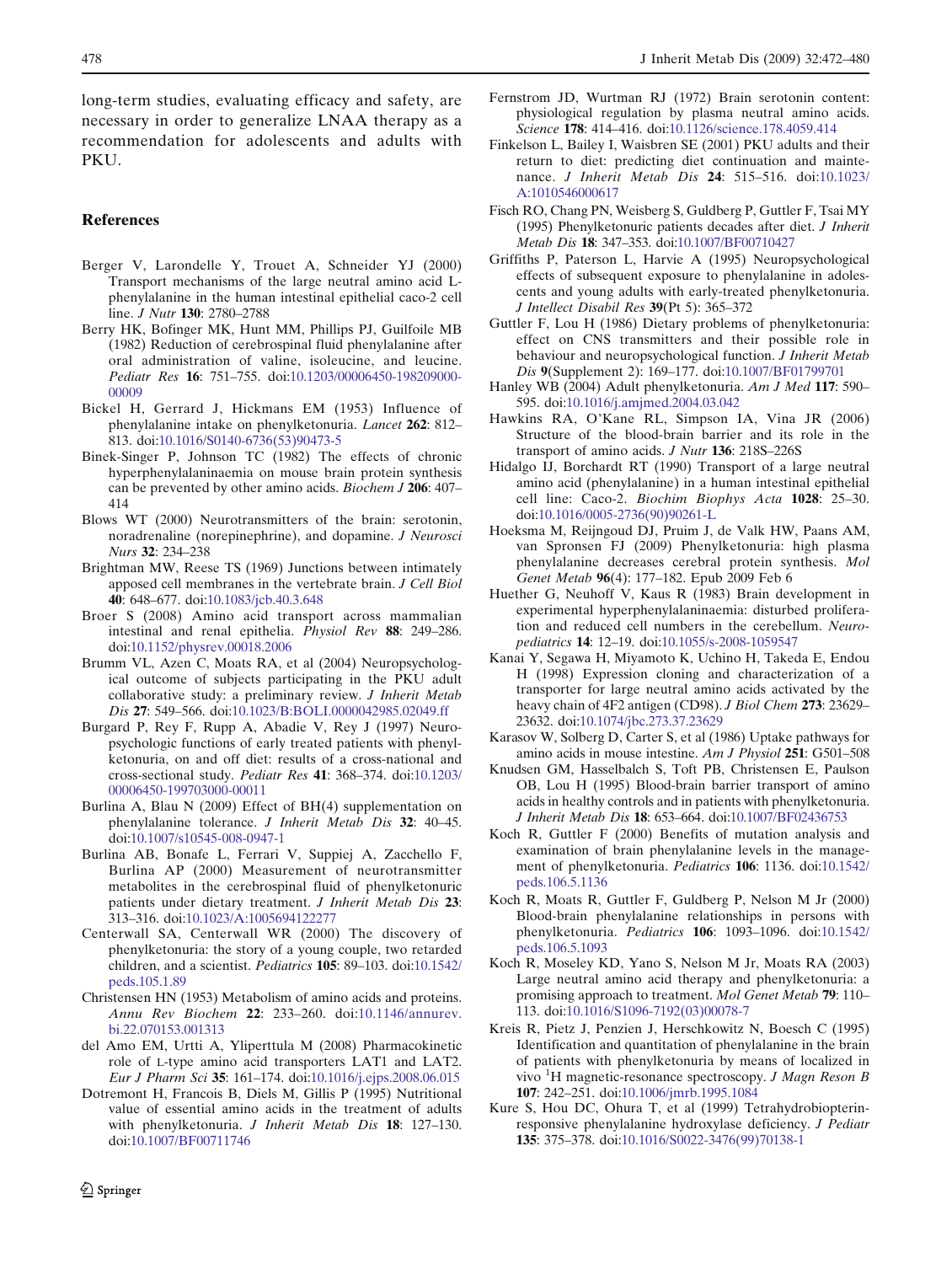- <span id="page-7-0"></span>Lee P, Treacy EP, Crombez E, et al (2008) Safety and efficacy of 22 weeks of treatment with sapropterin dihydrochloride in patients with phenylketonuria. Am J Med Genet A 146A: 2851–2859. doi:[10.1002/ajmg.a.32562](http://dx.doi.org/10.1002/ajmg.a.32562)
- Levy H, Burton B, Cederbaum S, Scriver C (2007) Recommendations for evaluation of responsiveness to tetrahydrobiopterin (BH4) in phenylketonuria and its use in treatment. Mol Genet Metab 92: 287–291. doi:[10.1016/j.ymgme.2007.09.017](http://dx.doi.org/10.1016/j.ymgme.2007.09.017)
- Lou HC, Toft PB, Andresen J, et al (1994) Unchanged MRI of myelin in adolescents with PKU supplied with nonphe essential amino acids after dietary relaxation. Acta Paediatr 83: 1312–1314. doi:[10.1111/j.1651-2227.1994.](http://dx.doi.org/10.1111/j.1651-2227.1994.tb13025.x) [tb13025.x](http://dx.doi.org/10.1111/j.1651-2227.1994.tb13025.x)
- Mastroberardino L, Spindler B, Pfeiffer R, et al (1998) Aminoacid transport by heterodimers of 4F2hc/CD98 and members of a permease family. Nature 395: 288–291. doi[:10.1038/26246](http://dx.doi.org/10.1038/26246)
- Matalon KM (2001) Developments in phenylketonuria. Top Clin Nutr 16: 41–50
- Matalon R, Michals-Matalon K, Bhatia G, et al (2006) Large neutral amino acids in the treatment of phenylketonuria (PKU). J Inherit Metab Dis 29: 732–738. doi:[10.1007/s10545-](http://dx.doi.org/10.1007/s10545-006-0395-8) [006-0395-8](http://dx.doi.org/10.1007/s10545-006-0395-8)
- Matalon R, Michals-Matalon K, Bhatia G, et al (2007) Double blind placebo control trial of large neutral amino acids in treatment of PKU: effect on blood phenylalanine. J Inherit Metab Dis 30: 153–158. doi[:10.1007/s10545-007-0556-4](http://dx.doi.org/10.1007/s10545-007-0556-4)
- McKean CM (1972) The effects of high phenylalanine concentrations on serotonin and catecholamine metabolism in the human brain. Brain Res 47: 469–476. doi:[10.1016/0006-8993](http://dx.doi.org/10.1016/0006-8993(72)90653-1) [\(72\)90653-1](http://dx.doi.org/10.1016/0006-8993(72)90653-1)
- McKean CM, Boggs DE, Peterson NA (1968) The influence of high phenylalanine and tyrosine on the concentrations of essential amino acids in brain. J Neurochem 15: 235–241. doi:[10.1111/j.1471-4159.1968.tb06202.x](http://dx.doi.org/10.1111/j.1471-4159.1968.tb06202.x)
- Moats RA, Koch R, Moseley K, et al (2000) Brain phenylalanine concentration in the management of adults with phenylketonuria. J Inherit Metab Dis 23: 7–14. doi:[10.1023/](http://dx.doi.org/10.1023/A:1005638627604) [A:1005638627604](http://dx.doi.org/10.1023/A:1005638627604)
- Moats RA, Moseley KD, Koch R, Nelson M Jr (2003) Brain phenylalanine concentrations in phenylketonuria: research and treatment of adults. Pediatrics 112: 1575–1579
- Moller HE, Ullrich K, Weglage J (2000) In vivo proton magnetic resonance spectroscopy in phenylketonuria. Eur J Pediatr 159 (Supplement 2): S121–125. doi[:10.1007/PL00014374](http://dx.doi.org/10.1007/PL00014374)
- Munck BG, Munck LK (1994) Phenylalanine transport in rabbit small intestine. *J Physiol* 480(Pt 1): 99-107
- Ney DM, Gleason ST, van Calcar SC, et al (2009) Nutritional management of PKU with glycomacropeptide from cheese whey. J Inherit Metab Dis 32: 32-39. doi:[10.1007/s10545-](http://dx.doi.org/10.1007/s10545-008-0952-4) [008-0952-4](http://dx.doi.org/10.1007/s10545-008-0952-4)
- Novotny EJ Jr, Avison MJ, Herschkowitz N, et al (1995) In vivo measurement of phenylalanine in human brain by proton nuclear magnetic resonance spectroscopy. Pediatr Res 37: 244–249. doi[:10.1203/00006450-199502000-00020](http://dx.doi.org/10.1203/00006450-199502000-00020)
- O'Kane RL, Hawkins RA (2003) Na<sup>+</sup>-dependent transport of large neutral amino acids occurs at the abluminal membrane of the blood-brain barrier. Am J Physiol Endocrinol Metab 285: E1167–1173
- O'Kane RL, Vina JR, Simpson I, Hawkins RA (2004) Na<sup>+</sup>dependent neutral amino acid transporters A, ASC, and N of the blood-brain barrier: mechanisms for neutral amino acid removal. Am J Physiol Endocrinol Metab 287: E622– 629. doi[:10.1152/ajpendo.00187.2004](http://dx.doi.org/10.1152/ajpendo.00187.2004)
- Ohtsuki S, Terasaki T (2007) Contribution of carrier-mediated transport systems to the blood-brain barrier as a supporting and protecting interface for the brain; importance for CNS

drug discovery and development. Pharm Res 24: 1745–1758. doi:[10.1007/s11095-007-9374-5](http://dx.doi.org/10.1007/s11095-007-9374-5)

- Pardridge WM (1998) Blood-brain barrier carrier-mediated transport and brain metabolism of amino acids. Neurochem Res 23: 635–644. doi:[10.1023/A:1022482604276](http://dx.doi.org/10.1023/A:1022482604276)
- Pietz J, Kreis R, Boesch C, Penzien J, Rating D, Herschkowitz N (1995) The dynamics of brain concentrations of phenylalanine and its clinical significance in patients with phenylketonuria determined by in vivo <sup>1</sup>H magnetic resonance spectroscopy. Pediatr Res 38: 657–663. doi:[10.1203/00006450-199511000-](http://dx.doi.org/10.1203/00006450-199511000-00005) [00005](http://dx.doi.org/10.1203/00006450-199511000-00005)
- Pietz J, Dunckelmann R, Rupp A, et al (1998) Neurological outcome in adult patients with early-treated phenylketonuria. Eur J Pediatr 157: 824–830. doi[:10.1007/s004310050945](http://dx.doi.org/10.1007/s004310050945)
- Pietz J, Kreis R, Rupp A, et al (1999) Large neutral amino acids block phenylalanine transport into brain tissue in patients with phenylketonuria. J Clin Invest 103: 1169-1178. doi:[10.1172/JCI5017](http://dx.doi.org/10.1172/JCI5017)
- Puglisi-Allegra S, Cabib S, Pascucci T, Ventura R, Cali F, Romano V (2000) Dramatic brain aminergic deficit in a genetic mouse model of phenylketonuria. Neuroreport 11: 1361–1364. doi:[10.1097/00001756-200004270-00042](http://dx.doi.org/10.1097/00001756-200004270-00042)
- Ris MD, Williams SE, Hunt MM, Berry HK, Leslie N (1994) Earlytreated phenylketonuria: adult neuropsychologic outcome. J Pediatr 124: 388–392. doi[:10.1016/S0022-3476\(94\)70360-4](http://dx.doi.org/10.1016/S0022-3476(94)70360-4)
- Rocha JC, Vilarinho L, Cabral A, Vaz Osório R, de Almeida MF (2007) Consensus for the nutritional treatment of phenylketonuria. Acta Pediatr Port 38: 44–54
- Sanchez del Pino MM, Hawkins RA, Peterson DR (1992) Neutral amino acid transport by the blood-brain barrier. Membrane vesicle studies. J Biol Chem 267: 25951–25957
- Sanchez del Pino MM, Peterson DR, Hawkins RA (1995) Neutral amino acid transport characterization of isolated luminal and abluminal membranes of the blood-brain barrier. J Biol Chem 270: 14913–14918. doi[:10.1074/](http://dx.doi.org/10.1074/jbc.270.25.14913) [jbc.270.25.14913](http://dx.doi.org/10.1074/jbc.270.25.14913)
- Sarkissian CN, Gámez A, Scriver CR (2009) What we know that could influence future treatment of phenylketonuria. J Inherit Metab Dis 32(1): 3–9. Epub 2008 Aug 3
- Schindeler S, Ghosh-Jerath S, Thompson S, et al (2007) The effects of large neutral amino acid supplements in PKU: an MRS and neuropsychological study. Mol Genet Metab 91: 48–54. doi[:10.1016/j.ymgme.2007.02.002](http://dx.doi.org/10.1016/j.ymgme.2007.02.002)
- Schmidt E, Rupp A, Burgard P, Pietz J, Weglage J, de Sonneville L (1994) Sustained attention in adult phenylketonuria: the influence of the concurrent phenylalanineblood-level. J Clin Exp Neuropsychol 16: 681–688. doi:[10.1080/01688639408402681](http://dx.doi.org/10.1080/01688639408402681)
- Scriver CR, Kaufman S (2001) Hyperphenylalaninemia: phenylalanine hydroxylase deficiency. In: Scriver CR, Beaudet AL, Sly WS, Valle D, eds; Childs B, Kinzler KW, Vogelstein B, assoc. eds. The Metabolic and Molecular Bases of Inherited Disease, 8th edn. New York: McGraw-Hill, 1667– 1724
- Smith QR (2000) Transport of glutamate and other amino acids at the blood-brain barrier. J Nutr 130: 1016S–1022S
- Stevens BR, Ross HJ, Wright EM (1982) Multiple transport pathways for neutral amino acids in rabbit jejunal brush border vesicles. J Membr Biol 66: 213–225. doi[:10.1007/](http://dx.doi.org/10.1007/BF01868496) [BF01868496](http://dx.doi.org/10.1007/BF01868496)
- Surtees R, Blau N (2000) The neurochemistry of phenylketonuria. Eur J Pediatr. 159(Supplement 2): S109-113. doi:[10.1007/PL00014370](http://dx.doi.org/10.1007/PL00014370)
- Thompson AJ, Smith I, Brenton D, et al (1990) Neurological deterioration in young adults with phenylketonuria. Lancet 336: 602–605. doi[:10.1016/0140-6736\(90\)93401-A](http://dx.doi.org/10.1016/0140-6736(90)93401-A)